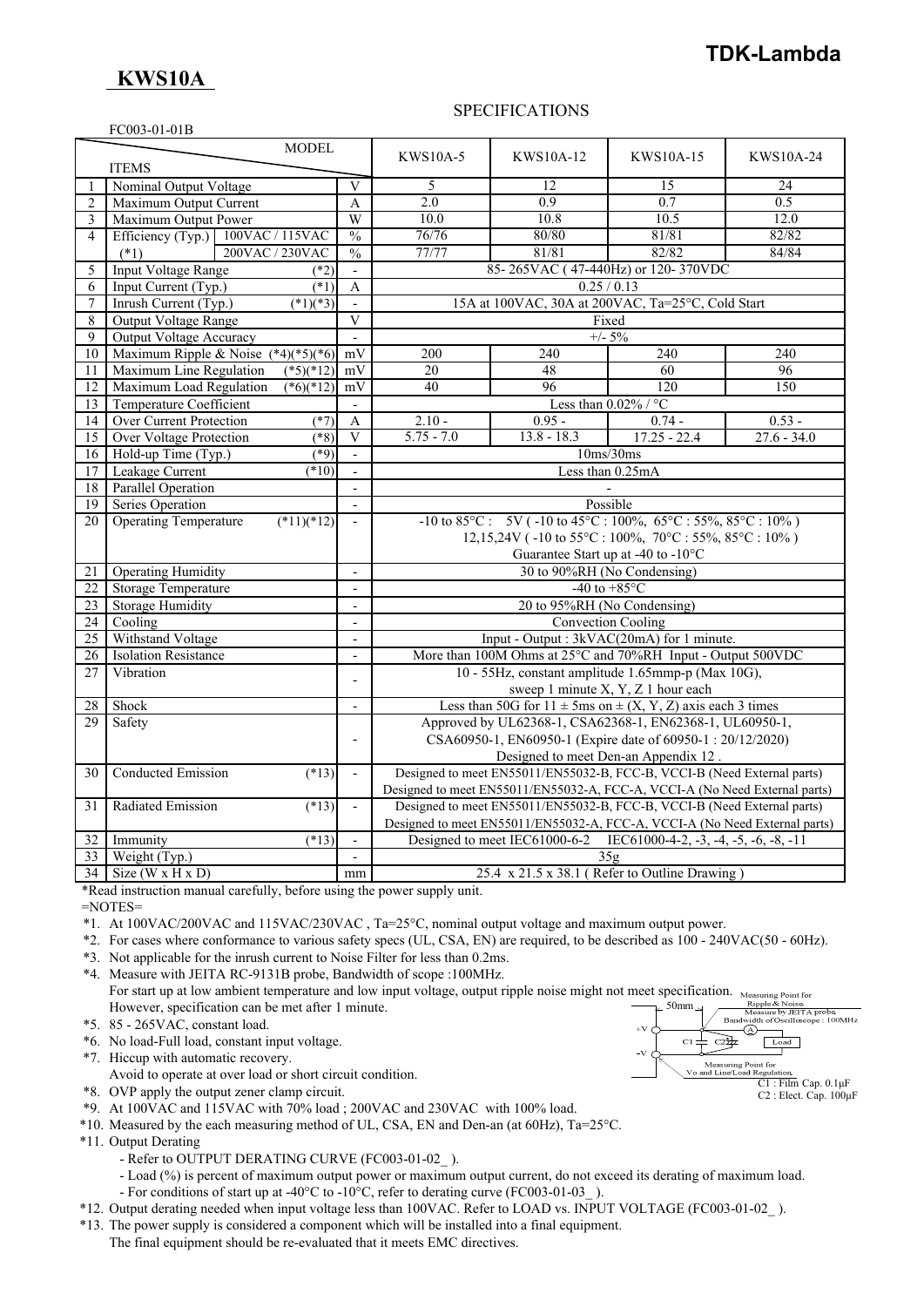# **TDK-Lambda**

### **KWS10A**

#### INPUT AND OUTPUT DERATING

FC003-01-02

| VIN(VAC)<br>5V to 24V | $LOAD$ $%$ | Ta $(^{\circ}C)$ | $LOAD$ (%) |
|-----------------------|------------|------------------|------------|
| oJ                    |            | $-10$ to $+45$   | -00        |
|                       |            |                  |            |
| 100 to 265            | .00        |                  |            |

| Ta $(^{\circ}C)$ | $LOAD$ $(\% )$ |
|------------------|----------------|
| $-10$ to $+45$   | I ()()         |
| 65               | 55             |
|                  |                |

| Ta $(^{\circ}C)$<br>$12V$ to $24V$ | $LOAD (\% )$ |
|------------------------------------|--------------|
| $-10$ to $+55$                     |              |
| 70                                 | 55           |
|                                    |              |